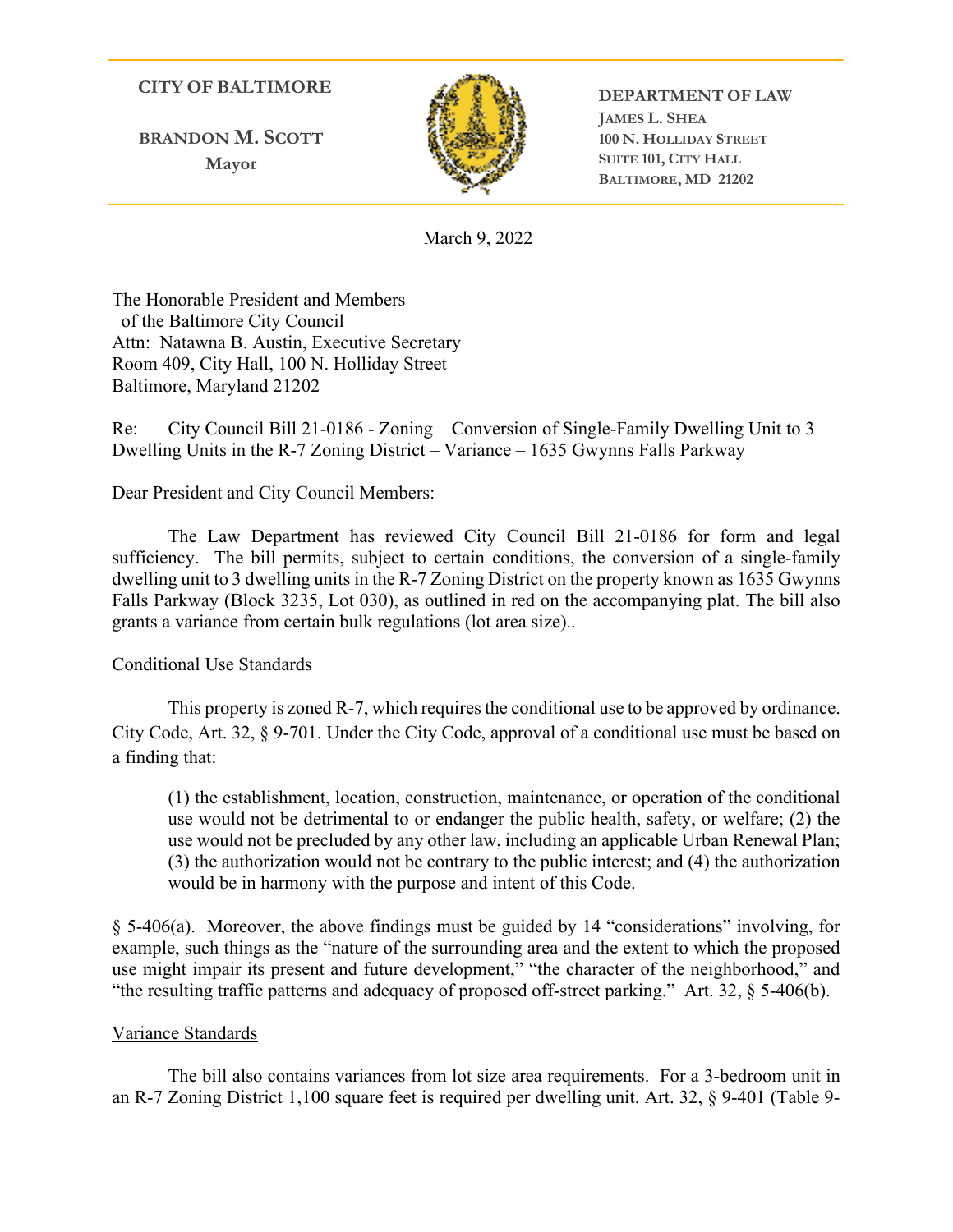401: Rowhouse and Multi-Family Residential Districts - Bulk and Yard Regulations). The property thus requires a lot size of 3,300 square feet to support a conversion, although the lot size is only 1800 square feet. In order to proceed with a conversion a variance is therefore required.

According to the Planning Commission report, dated January 14, 2022 ("Report"), the conversion must also contain a variance from off-street parking regulations and from minimum floor area requirements.

For off-street parking, the City Code requires at least 1 off-street parking space for each dwelling unit. Art. 32, § 9-703(f). According to the Report, this property only contains 2 parking spaces when 3 are needed. Report, page 2. For floor area, the City Code requires 1000 square feet gross floor area for a two-bedroom dwelling unit and 750 square feet for a one-bedroom dwelling unit. Art. 32, § 9-703(c). The Report states that this calculation is made for two different floors of this address and results in the need for a variance. Report, page 2.

To grant a variance, the City Council must find that, "because of the particular physical surroundings, shape, or topographical conditions of the specific structure or land involved, an unnecessary hardship or practical difficulty, as distinguished from a mere inconvenience, would result if the strict letter of the applicable requirement were carried out." Art. 32, § 5-308(a). The City Council must also make seven other findings:

(1) the conditions on which the application is based are unique to the property for which the variance is sought and are not generally applicable to other property within the same zoning classification;

(2) the unnecessary hardship or practical difficulty is caused by this Code and has not been created by the intentional action or inaction of any person who has a present interest in the property;

(3) the purpose of the variance is not based exclusively on a desire to increase the value or income potential of the property;

(4) the variance will not: (i) be injurious to the use and enjoyment of other property in the immediate vicinity; or (ii) substantially diminish and impair property values in the neighborhood;

(5) the variance is in harmony with the purpose and intent of this Code;

(6) the variance is not precluded by and will not adversely affect: (i) any Urban Renewal Plan; (ii) the City's Comprehensive Master Plan; or (iii) any Historical and Architectural Preservation District; and

(7) the variance will not otherwise: (i) be detrimental to or endanger the public health, safety, or welfare; or (ii) be in any way contrary to the public interest.

Art. 32, § 5-308(b).

#### Hearing Requirements

The Land Use and Transportation Committee (the "Committee") must consider the above law at the scheduled public hearing wherein it will hear and weigh the evidence as presented in: (1) the Planning Report and other agency reports; (2) testimony from the Planning Department and other City agency representatives; and (3) testimony from members of the public and interested persons. After weighing the evidence presented and submitted into the record before it, the Committee is required to make findings of fact with respect to the factors and considerations